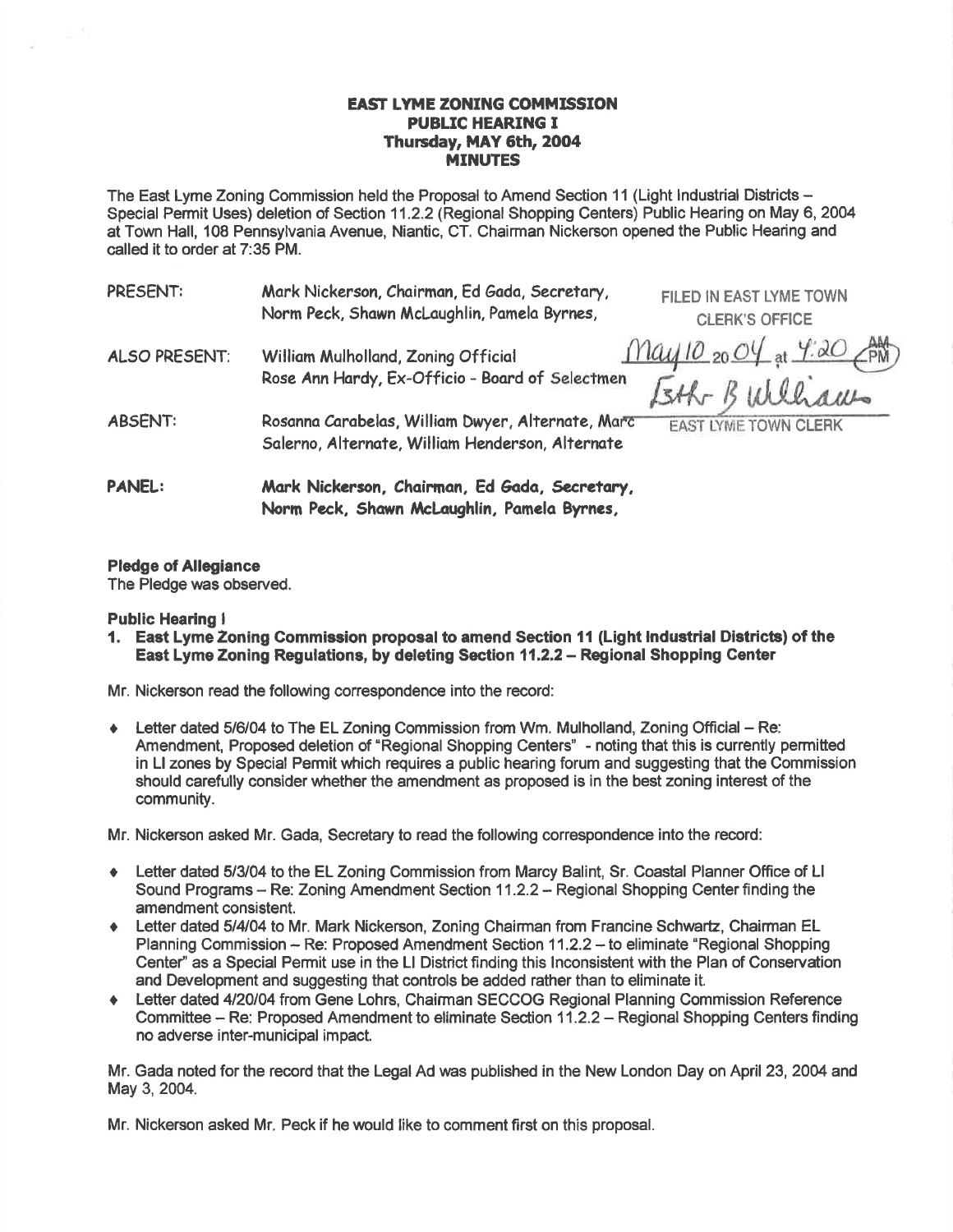Mr. Peck said that this came up mainly as a result of the 'noise' and (appeared) opinion of the Townspeople last fall in regard to 'big box' retailers. 'Big box' was in the newspaper quite a lot last fall. The Gateway zone that is to the North of l-95 limits any one store to 25,000-sq. ft. but to the South there could potentially be a 'big box'.

Mr. Nickerson opened this up for public discussion and called three times for anyone in favor of the application to speak  $-$ 

Hearing no one he called for anyone who wished to speak against the application -

John Jensen, 3 Larchwood Lane, East Lyme said that he is here as the Chair of the EDC. They are in favor of anything that promotes economic growth and by eliminating this option from the Ll zone, they are limiting growth. They are taking a broader view of the Town than the snapshot of last fall and the election. They like to be more flexible. Mr. Mulholland explained in his brief to you that there are other regulations that kick in to protect this. They would also like to keep the option open on the 20,000-sq. ft. with the point being that a building of 100,000-sq. ft. may fit in and look a lot better than five buildings of 20,000 sq. ft. They like to think in much broader terms than the election of last fall.

Joe Kwasniewski, 67 Walnut Hill Road, East Lyme asked them why they would want to delete something from the regulations when they are saying on their agenda that they just want to amend it.

Mr. Nickerson asked if anyone else wished to speak against this application  $-$ Hearing no one, he asked if anyone wished to speak neutrally on this application  $-$ Hearing no one – he asked for any other comments from the Commission members.

Ms. Bymes said that she understands the EDC and appreciates the work that they are doing and that of the Planning Commission. She thinks that some of them as Norm said, are responding to a heartfelt sentiment expressed by the people of this Town. She thinks that it is important to have an overall plan like the Charrette that was done and like the studies for downtown Niantic. This gives them an opportunity to put some parameters around things and to direct options for development in accordance with the wishes of the people who live in this Town so she supports this application.

Mr. Peck said that he went through the Yale Charrette and the Plan of Development recently in regards to this subject and one of the strategies of the Yale Charrette - #3 Big Box retail - an attractive use for a retail site or one or more (group) of stores. ln the conclusion of the Yale Charrette they encourage large-scale retail. ln the Plan of Development it discourages strip development (lining Flanders Road with retail) but encourages retail in the back. Guess what? - Industrial is located in the back. So, this is what they say and according to these, industrial parks are probably a good place to put large-scale retail rather than lining the main roads with it.

Mr. Mclaughlin and Mr. Gada said that they think that they are covered as it is because under the Ll zone a special permit is required and that is a control in and of itself.

Mr. Nickerson commented that regional shopping center does not say 'big box', it says regional shopping center.

Mr. Mulholland said that this was debated some 10 years ago and that it can be different things and there are different visions. Crystal Mall has been regarded as a regional mall. The dictionary has various meanings. Stores can be considered regional because they draw shoppers to them. lf the Commission is comfortable, there are enough controls within the regulations to address this.

Mr. Nickerson said that with this amendment that they are asking that no retail go in back there. We have our controls in place. He also said that he was the one pushing for higher square footage on the Gateway as they are restricting this and hurting the tax base. At this point he is apt to turn this amendment down as there is only 5% commercial development in this Town and it is necessary for the tax base.

Ms. Bymes said that she looks at the Crystal Mall area and that she thinks that the people of this Town do not want that here. She also cited that she does not want us to look like a Berlin Turnpike. Her question to them is if they have controls within their regulations to prohibit that from happening.

Mr. Mulholland said that there are a lot of issues and controls such as the parking issue and 40% lot coverage. Professionally he thinks that there are enough tools in place. He cautioned that there are also

East Lyme Zoning Commission Public Hearing I Mlnutes - May 6, 2004 2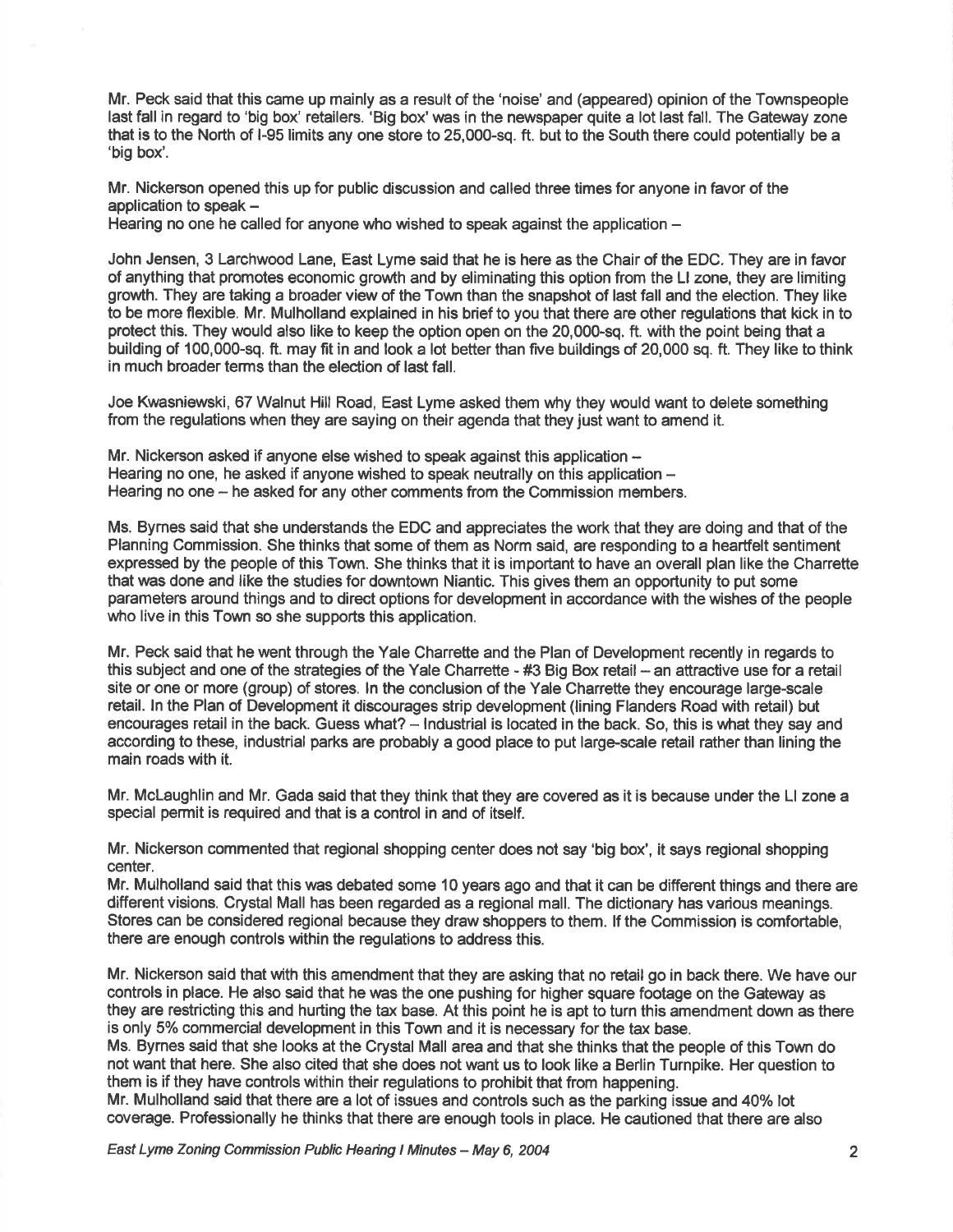property rights that have to be considered as well and that they cannot prohibit people from assembling parcels. The special permit process does control a lot of issues.

Mr. Nickerson asked if anyone had any other comments - hearing none he called for a motion to close the public hearing.

\*\*MOTION (1) Mr. McLaughlin moved that this Public Hearing be closed. Mr. Gada seconded the motion. Vote:  $5-0-0$ . Motion passed.

Mr. Nickerson closed this Public Hearing at 8:12 PM.

Respactfully submitfed,

Koren Zmitruk, Recording Secretary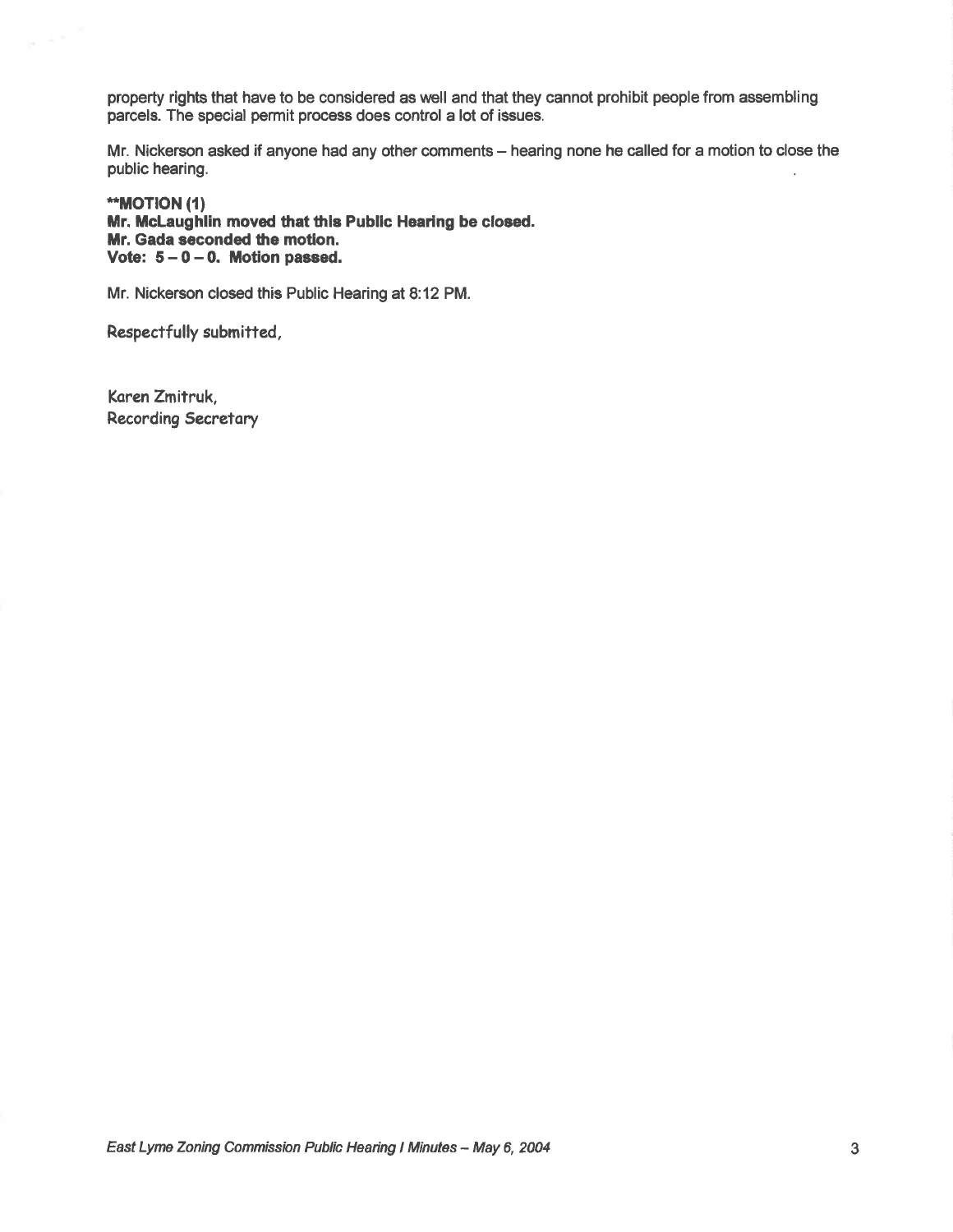## WHITE GATE FARM P.O. Box z5o 83 UPPER PATTAGANSETT ROAD EAST LYME, CT 06333

April 23, 2004

Mr. Mark Nickerson, Chairman East Lyme Zoning Commission P.O. Box 519 Niantic, CT 06357

RE: Proposed Amendment to Sections 20.1 and 25.5 to allow leasing of property for private social events or assemblies as an accessory to agricultural use.

Dear Mr. Nickerson,

By this lefter, it is hereby requested that the Zoning Commission consider the attached proposed amendment to the Zoning Regulations. As the owner of a local organic farm, I would like to be able to lease a portion of our property for weddings and other special events. According to the Zoning Official, there are currently no regulations in place to allow this use in the rural districts. The proposed regulations were developed with the assistance of Planning & Zoning Department staff and are intended to minimize any adverse impacts to surrounding properties.

Enclosed with the proposed amendment is a fee in the amount of \$220.00. lt is respectfully requested that this item be placed on your agenda at your May  $6<sup>th</sup>$  meeting for scheduling of a public hearing.

lf approved, it is my intention to follow with a Special Permit Application to allow this use at White Gate Farm. I believe that the proposed amendment will serve to encourage preservation of agricultural lands within the Town of East Lyme by allowing an additional source of revenue to keep the farming operation economically viable.

Thank you for your consideration of this matter.

Sincerely,

Pauline Lord

Paulie Lord Meglinger

220.0 <sup>0</sup>  $t_{21/2}$ 

73 ?-z7z-&